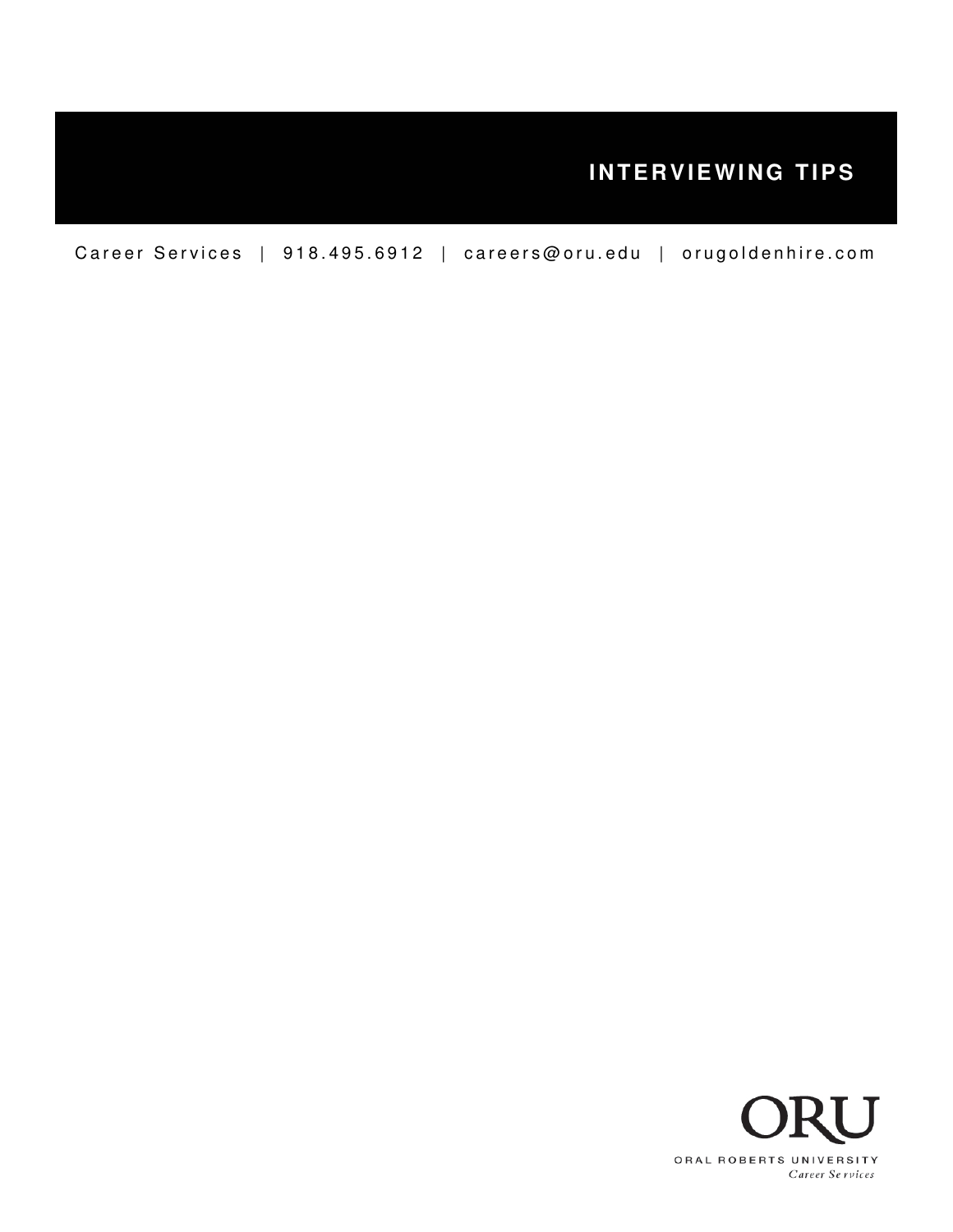## **How to Interview Successfully**

## • Don't Be Nervous

Especially the first few times you interview, and maybe a little every time, you can expect at least a bit of nerves. It's important that you don't over compensate for this nervousness by trying to be too relaxed. If you are too relaxed can come across aloof, while if you are a bit nervous this can be translated into interest in the position. If you are nervous to the point of shaking, sweating, staring, stuttering, or focusing on your own shoes the interviewer is not going to be able to see what fantastic strengths you have to offer. This can lead to the interviewer feeling sorry for you. The key is not making sure you are not nervous, but rather making sure you work toward being more self-confident.

## • Be More Confident:

- $\circ$  Do your homework, know the job and company. Make sure you understand what the company does and what the job is about so you can convincingly describe why you're interested in the position. You will inevitably be asked to talk about this. You will also be asked to talk about the information you put on your resume, so make sure you review your resume and can easily speak about everything you included in it, even the job you had four years ago! Having an extra copy in front of you may help keep you focused, particularly since you will probably have multiple versions of your resume for various job opportunities.
- o Know what you are looking for in your first job/employer. Before your interview, think about what you're looking for in your first job, and what you're seeking in an employer. Make sure you prepare your questions in advance and bring them to the interview. As you're talking with the interviewer, try to ascertain if that organization and opportunity fits your aspirations. Remember, you're probably going to be working in that organization for at least a couple of years - is the position likely to sustain your interest? Do you like the people you've met? Do you understand the rewards and challenges of the position? Are they acceptable to you?
- o Relate your past experience and education, list the most important areas first. Think about the experiences you've had that you want the interviewer to know about. Which accomplishments are you most proud of? What unique and interesting things have you done? How have you contributed to the organizations you've been a part of? Recall these kinds of experiences you've had, practice telling these stories aloud, and you will sound more polished and prepared in your interview.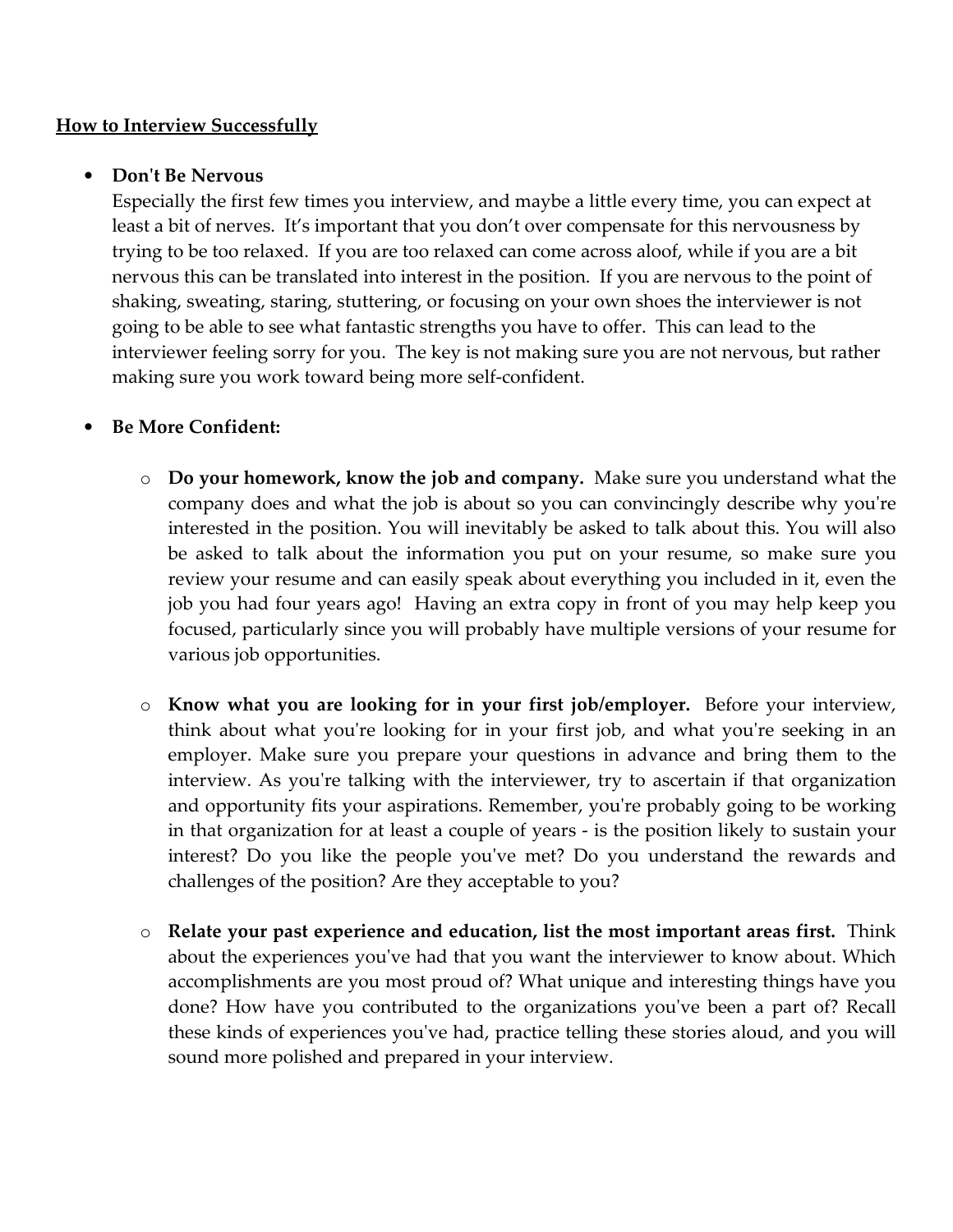o Value yourself. Recalling your accomplishments should give you confidence. It's okay to be proud of what you've done. What you have done in the past was valued by your former employers/educators, and that experience has value for the future. Understand this and go into the interview with a good feeling, it will absolutely show.

## • Evaluate the Interviewer

If you approach an interview like a puppy in the dog pound with the mindset "I hope they pick me," that attitude is going to make you more nervous. Instead, remember that you are evaluating them as much as they are evaluating you.

#### • How to set the interview tone

First impressions count and set the tone for the rest of the interview.

- o When your interviewer comes into the waiting room and calls your name, walk toward them with confidence, make eye contact, smile, extend your hand for a firm handshake and say, "Hello, I'm (insert your name here)."
- o If your interviewer makes small talk with you on the way back to the interview room, participate fully – don't just give yes or no answers. It's okay for you to make small talk too – ask them if they are having a good day, etc.
- o Interviewers are humans too, and they like to know you're interested in them. So it's usually okay to ask your interviewer questions about their own experiences with the company, about their role in the organization, and such. Of course you have to take cues from your interviewer - just like with other humans, some are friendlier than others, and you have to work with what you get.

#### • Be somewhat bold

- o On-Campus Interview Specifics. If you're a normally shy person, it may help you to remember that ORU is your turf. Treat them like you would treat a guest to your home, with the same warmth and graciousness. They will respond positively to this attitude and it will help you build rapport.
- $\circ$  Off-Campus Interview Specifics. If it's in their office, remember that you are a guest in their house. You are in an environment where the interviewer is completely at home and likely feels at least a little bit of power over the whole situation. Make yourself as comfortable, yet still alert as you can, and move on from there.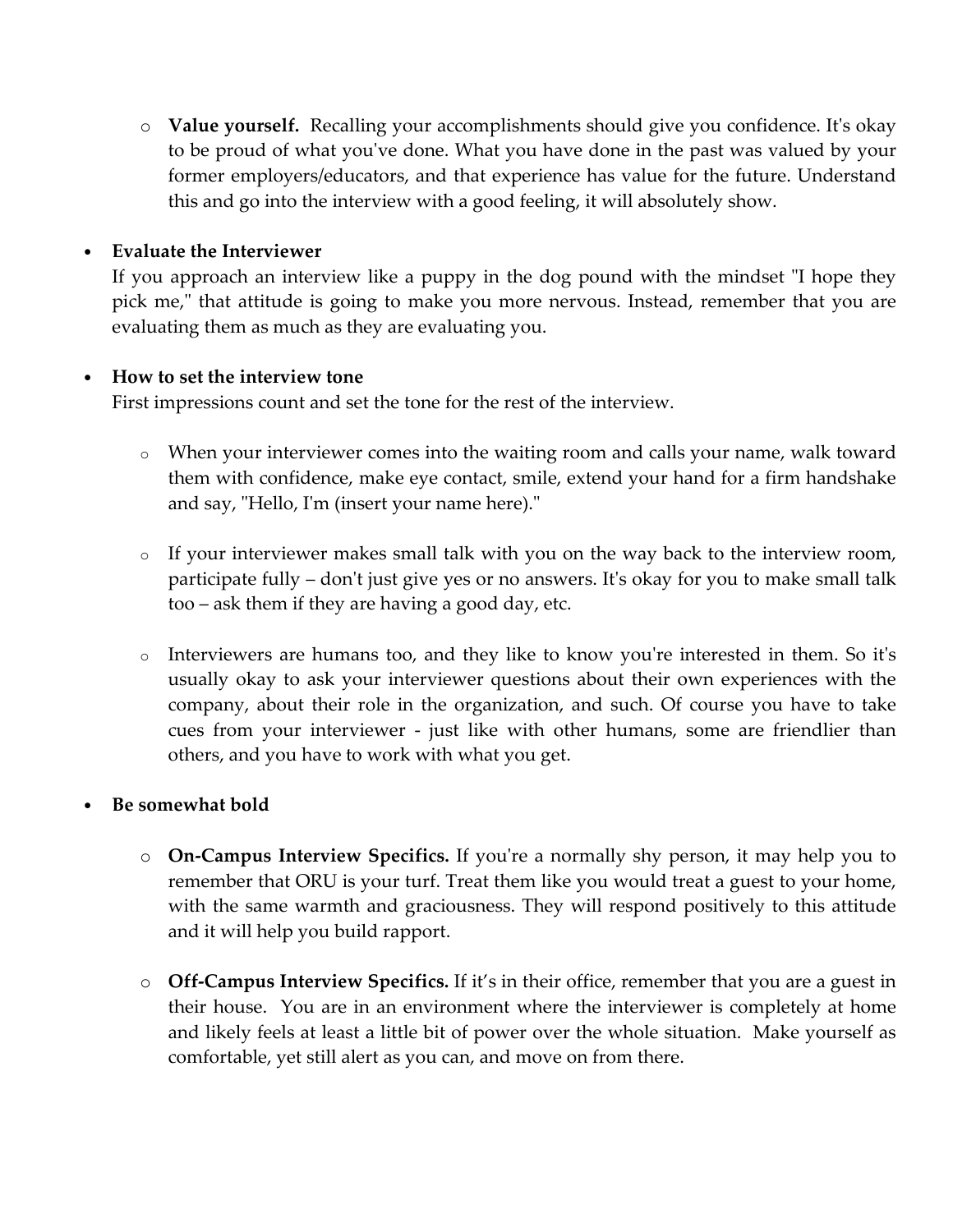$\circ$  Focus on the Interviewer. Another technique shy people can use to increase confidence is to focus your attention outside of yourself. If your focus is on that little voice in your head that's shouting, "Don't blow this!" you're going to be nervous. You can focus on the interviewer instead - think about the first impression they make on you. What do you notice about them? You can also focus on the opportunity to learn more about the company and the position. Think about how you're looking forward to getting good information from the recruiter. When you're focused on the other person you will come across as enthusiastic and you will seem more interesting and confident too.

## • Follow-Up, Follow-up, Follow-up

Don't be shy or worried that recruiters are too busy to want to hear from you. They can't gauge your level of interest or readiness to follow through unless you show them.

## • Acquire the Offer

All interviews should have one common goal – getting the job offer. No matter the company, position, or even if you decides within the first two minutes of the interview that the job is not right for you, you should leave each interview with the interviewer saying 'Wow, I want to hire this person to work for us.'

#### Behavioral Interviews

Behavioral interviews are based on the premise that your past behavior is the most reliable indicator of your future response in a similar situation. Utilized by most firms, behavioral-style questions shy away from hypotheticals like "How would you deal with an angry customer?" or "How would you communicate to your boss that you disagree?" Instead, they ask you to draw on your actual life experiences – "When you've had to juggle numerous projects at once, how did you ensure that nothing slipped through the cracks?" or "Tell me about a time when you had to work with someone you didn't like or agree with."

Don't Just Try for the "Right" Answer. These questions are all about determining what your temperament is. Most organizations have a clear sense of their organizational culture and the kinds of people who will succeed in a given type of job in that environment. They ask behavioral questions to help determine whether or not you're a good fit, which often indicates that you are already qualified on a skill-set level, at least the skills you listed on your resume.

What is a company looking for? Information you can gain from an organization's website, published & other web-based resources, and, especially, opportunities to talk with current employees and representatives at career expos can tell you a lot about how a potential employer views itself, its culture, and the qualities it looks for in a new hire.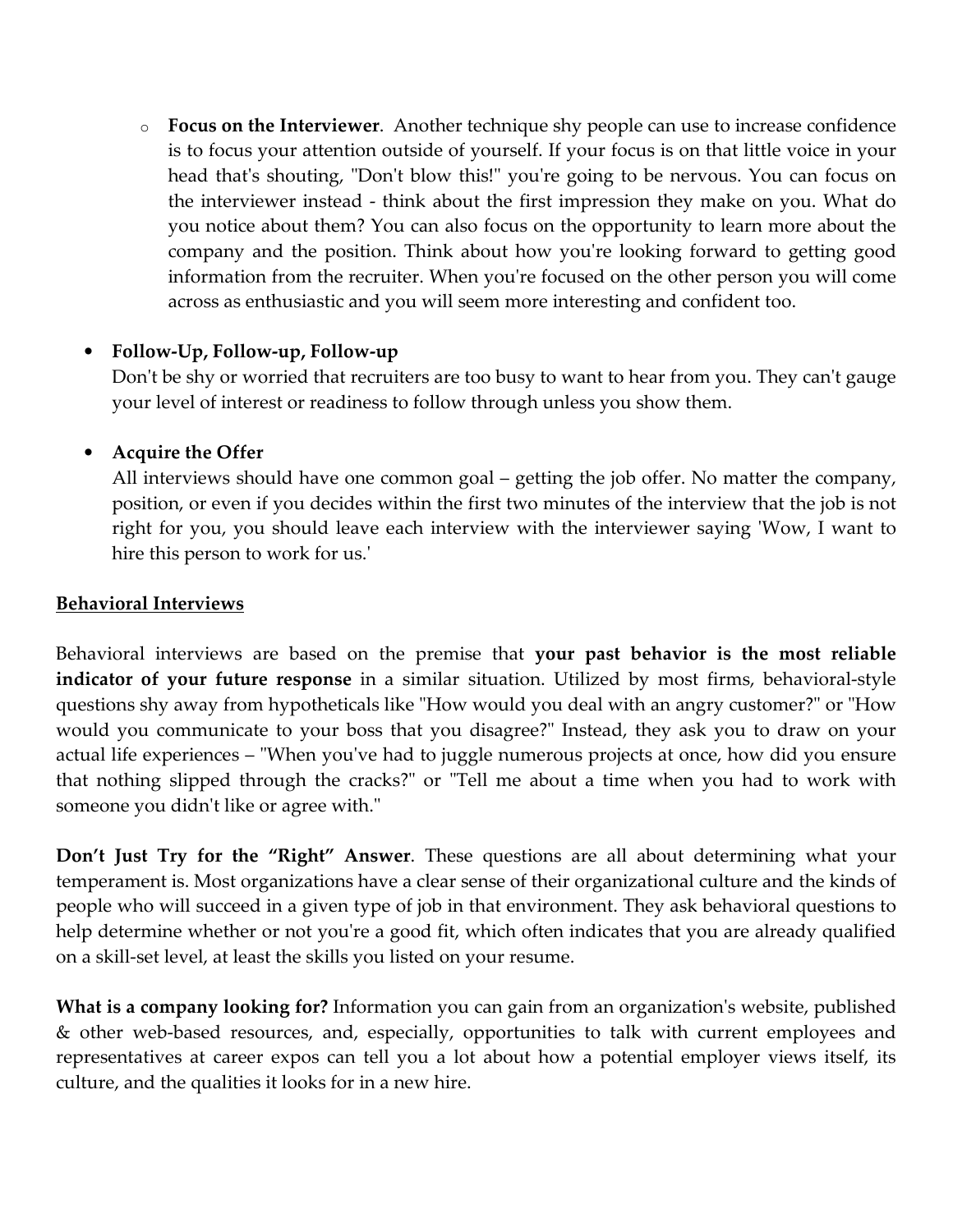**Prepare Stories with a Purpose.** The first time you try to use a past experience to illustrate some aspect of your personality, it's not likely to flow very easily or smoothly. You want to go into an interview having thought ahead of time about how you might draw on your past experiences to answer the kinds of behavioral questions commonly asked. Always keep in mind the point of the story. You don't want to sound overly scripted, but you want to walk into the interview having practiced using your past to communicate to your audience the value you have to offer them in the future.

## Common Behavioral Style Interview Questions

- 1. Describe a time you were given a task with specific instructions and you chose not to follow those instructions.
- 2. What have you done to prepare for this interview?
- 3. How do you typically handle criticism?
- 4. Describe a situation where you feel you were unfairly criticized. What did you do?
- 5. What have you learned from your previous boss?
- 6. Tell me about a project you initiated and carried out.
- 7. How do you respond to failure? Cite an example.
- 8. When you are supervising people, how do you motivate them?
- 9. What's your favorite website?
- 10. Name someone you look up to who is not a parent.
- 11. How would you handle an unethical situation at work?
- 12. How do you measure personal success?
- 13. Talk about a time you had to ask for help.
- 14. What is the biggest risk you have ever taken?
- 15. What are three words that describe you?
- 16. What is your communication style?
- 17. What is your greatest weakness?
- 18. What is your greatest strength?

# In answering interview questions remember it is important that you:

- Look the interviewers straight in the eye as you speak, you don't have to stare them down, but let them know you are taking charge of giving them the answer they requested.
- Avoid using filler words such as: "um", "well", "ah", "oh, uh". Don't stretch these out into filler sentences either "Um, let me see now." "Oh, uh, I'm not sure, hmmmm."
- Become comfortable with a bit of silence. After the interviewer asks you a question, it's ok for there to be several seconds of silence as you formulate your answer. Filler words in place of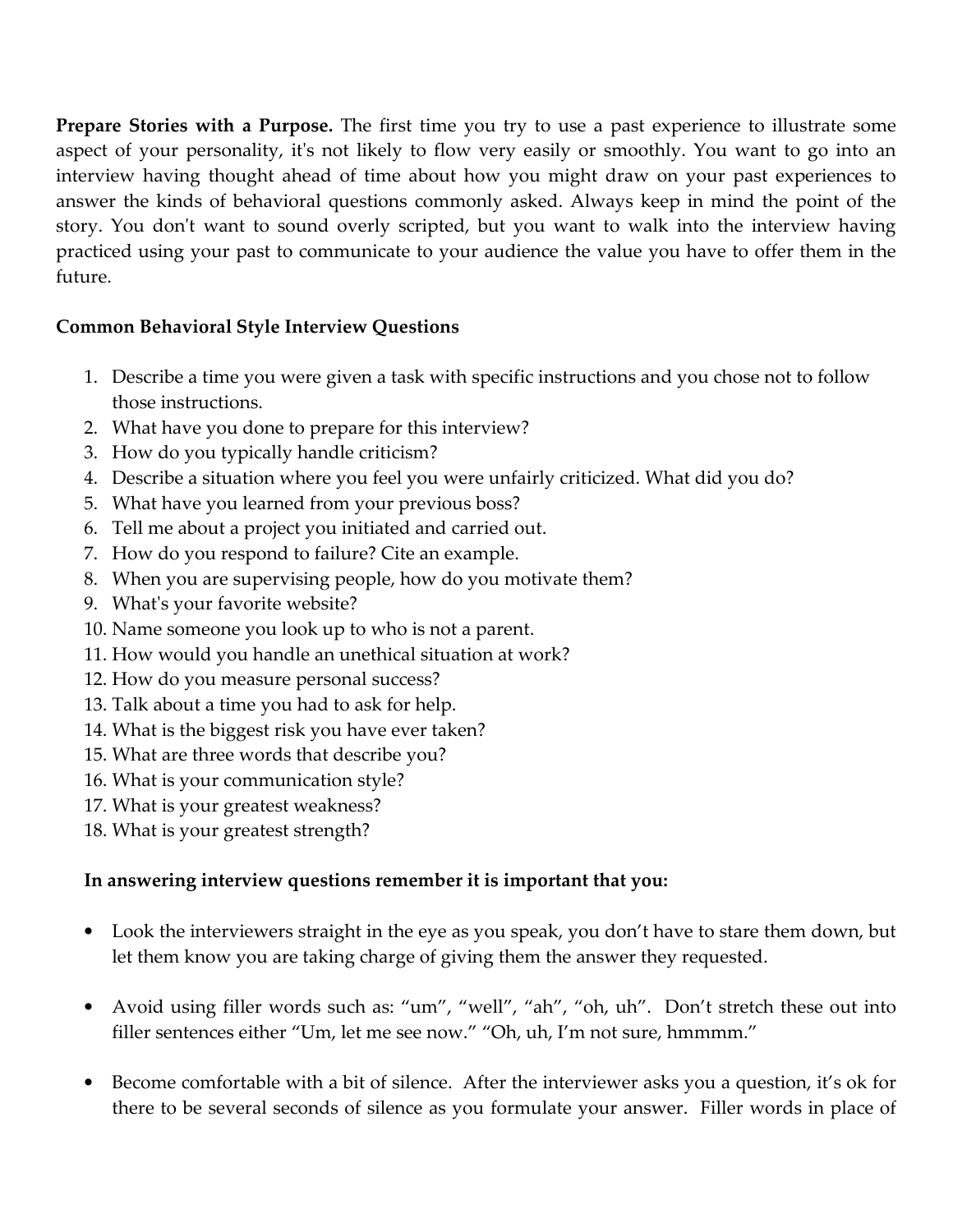this silence only serves to show the interviewer that you are still nervous, and possibly that you are unable to "think on your feet", and may not have well-developed communication skills. Use silence after a question is asked to your advantage. The interviewer is likely more comfortable than you are, particularly if its at their office so don't feel obligated to fill the "awkward" silence to help them feel better in a situation they are already in control of and most likely very accustomed to.

- Always give an example from your personal experience. Use one event or story per question with specific examples to show that you are paying attention, interested, able to communicate, and can respond at a collegiate level.
- You may not have a large repertoire of experiences to draw on. It is acceptable to use the same event to illustrate more than one point, especially if you can do so without repeating yourself in each answer.
- Use the SPARE method, which is to describe the:
	- S Situation
	- P Problem
	- A Action
	- R Result
	- E Experience, what was learned?
- Listen and respond to the question, don't start an answer to quickly assuming you know what the question is. If you don't understand it, ask them to repeat or clarify the question.
- Try to have a good time. Be yourself.
- You're not expected to be perfect. Don't be afraid to relate experiences that did not have an optimal outcome. Use them to show that you have the ability to overcome obstacles, learn from your mistakes, and apply that knowledge the next time around.
- Be proud of your experiences. Tell what you gained from them. Remember that in your past experiences you were paid for adding value to a company, even in the smallest of tasks, relate to your interview your understanding of how each job added value and served a purpose in the whole mission of the company.

# Top Interviewing Musts

- 1. Research the company
- 2. Be clear on the position you are applying